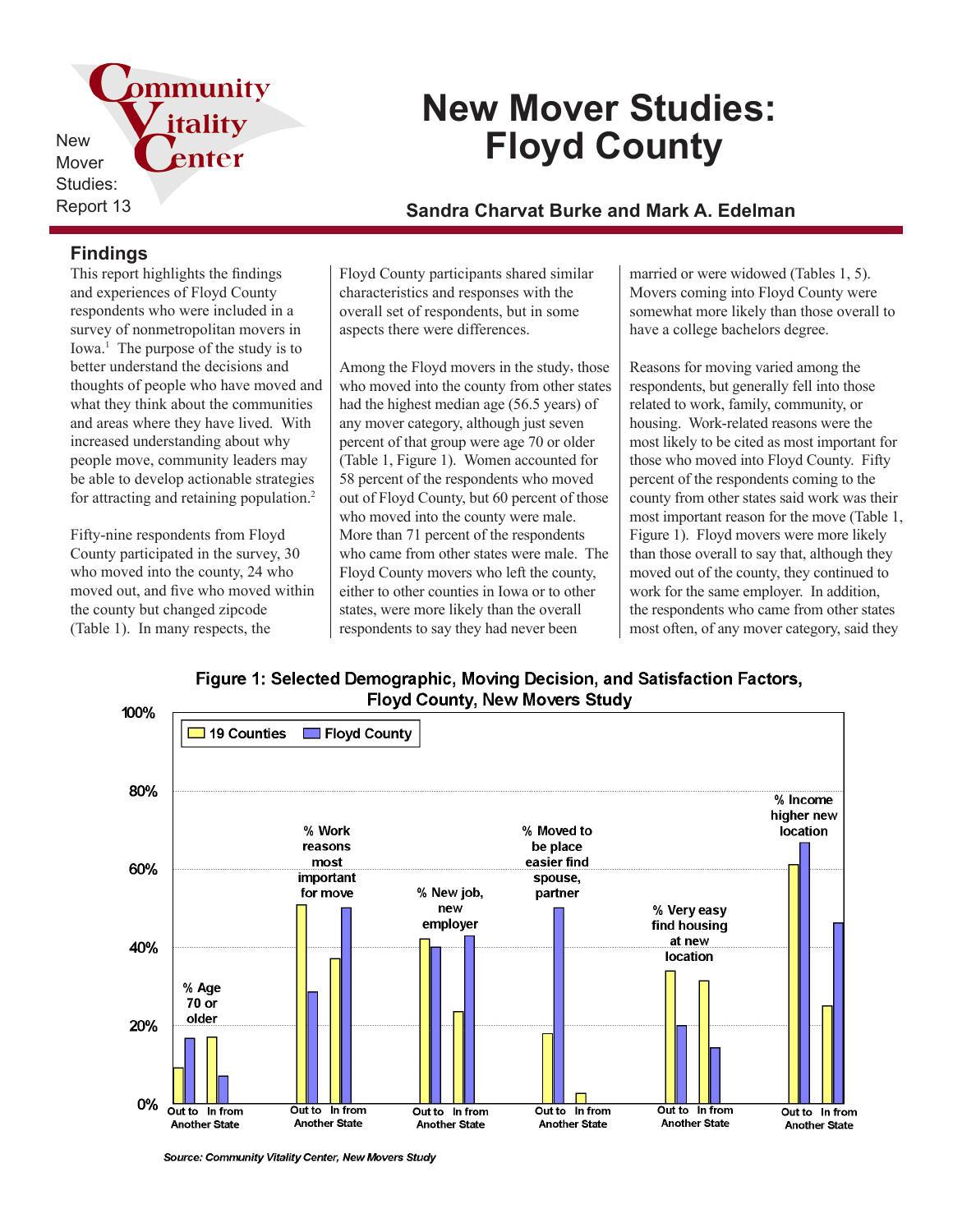| $\%$<br>$\%$<br>$\%$<br>$\%$<br>5.6<br>$\%$<br>29.6<br>25.9<br>$\frac{18.5}{22.7}$<br>$\overline{18}$<br>39.5<br>16.7<br>38.9<br>22.2<br>44.4<br>27.8<br>44.4<br>27<br>16.7<br>61.1<br>16.7<br>16.7<br>$11.1$<br>$11.2$<br><b>Different</b><br>Out To<br>County<br>Iowa<br>37.0<br>$\%$<br>0.0<br>20.0<br>20.0<br>5<br>20.0<br>$\%$<br>50.0<br>50.0<br>$\%$<br>0.0<br>80.0<br>$\%$<br>60.0<br>0.0<br>0.0<br>Ó<br>$\%$<br>0.0<br>20.0<br>20.0<br>44.4<br>Different<br>11.1<br>Zipcode<br>County,<br>Within<br>53.0<br>$\%$<br>$\%$<br>$\%$<br>$\lesssim$<br>$\overline{\mathcal{E}}$<br>10.0<br>60.0<br>40.0<br>$\%$<br>23.4<br>10.0<br>$10.0\,$<br>35<br>42.8<br>23.3<br>14.3<br>6.7<br>$3.\overline{3}$<br>13.3<br>23.3<br>43.3<br>25.7<br>66.7<br>17.1<br>County<br>Moved<br>Into<br>42.0<br>$\%$<br>$\%$<br>$\overline{24}$<br>20.8<br>$\%$<br>$\%$<br>25.0<br>20.8<br>4.2<br>20.8<br>34<br>$\%$<br>23.5<br>23.5<br>16.7<br>12.5<br>33.3<br>33.3<br>8.3<br>29.4<br>41.7<br>58.3<br>41.7<br>Out Of<br>County<br>Moved<br>59<br>$\%$<br>$\%$<br>49.0<br>22.0<br>13.6<br>$\%$<br>$\%$<br>13.6<br>57.6<br>$\widetilde{8.5}$<br>22.0<br>30.5<br>$8.5$<br>30.5<br>78<br>$\%$<br>21.8<br>48.3<br>11.9<br>33.3<br>51.7<br>23.1<br>Total<br>% Some college or vocational training<br>% High school graduate or equivalent<br>Work, income, retirement, education<br>Highest level of education completed<br>% Less than high school graduate<br>Community, services, amenities<br>Most important reason for moving<br>% Bachelor degree or more<br>% Divorced or separated<br>Family, friends, health<br>Number of respondents<br>Selected age categories<br>% Associate degree<br>Number of reasons <sup>1</sup><br>Median age in years<br>% Age 70 or older<br>% Never married<br>% Age $25 - 34$<br>Type of reason<br>Marital statuss<br>% Widowed<br>% Married<br>% Female<br>Housing<br>% Male<br>Gender | Type and Direction of Move |                                                            |                            |                                    |
|---------------------------------------------------------------------------------------------------------------------------------------------------------------------------------------------------------------------------------------------------------------------------------------------------------------------------------------------------------------------------------------------------------------------------------------------------------------------------------------------------------------------------------------------------------------------------------------------------------------------------------------------------------------------------------------------------------------------------------------------------------------------------------------------------------------------------------------------------------------------------------------------------------------------------------------------------------------------------------------------------------------------------------------------------------------------------------------------------------------------------------------------------------------------------------------------------------------------------------------------------------------------------------------------------------------------------------------------------------------------------------------------------------------------------------------------------------------------------------------------------------------------------------------------------------------------------------------------------------------------------------------------------------------------------------------------------------------------------------------------------------------------------------------------------------------------------------------------------------------------------------------------------------|----------------------------|------------------------------------------------------------|----------------------------|------------------------------------|
|                                                                                                                                                                                                                                                                                                                                                                                                                                                                                                                                                                                                                                                                                                                                                                                                                                                                                                                                                                                                                                                                                                                                                                                                                                                                                                                                                                                                                                                                                                                                                                                                                                                                                                                                                                                                                                                                                                         |                            | Different<br>In From<br>County<br>Iowa                     | Another<br>Out To<br>State | Another<br>In From<br><b>State</b> |
|                                                                                                                                                                                                                                                                                                                                                                                                                                                                                                                                                                                                                                                                                                                                                                                                                                                                                                                                                                                                                                                                                                                                                                                                                                                                                                                                                                                                                                                                                                                                                                                                                                                                                                                                                                                                                                                                                                         |                            | $\overline{16}$                                            | $\circ$                    | $\overline{4}$                     |
|                                                                                                                                                                                                                                                                                                                                                                                                                                                                                                                                                                                                                                                                                                                                                                                                                                                                                                                                                                                                                                                                                                                                                                                                                                                                                                                                                                                                                                                                                                                                                                                                                                                                                                                                                                                                                                                                                                         |                            | 50.0                                                       | 50.5                       | 56.5                               |
|                                                                                                                                                                                                                                                                                                                                                                                                                                                                                                                                                                                                                                                                                                                                                                                                                                                                                                                                                                                                                                                                                                                                                                                                                                                                                                                                                                                                                                                                                                                                                                                                                                                                                                                                                                                                                                                                                                         |                            | $\%$                                                       | $\%$                       | $\%$                               |
| <b>Community Vitality Center</b>                                                                                                                                                                                                                                                                                                                                                                                                                                                                                                                                                                                                                                                                                                                                                                                                                                                                                                                                                                                                                                                                                                                                                                                                                                                                                                                                                                                                                                                                                                                                                                                                                                                                                                                                                                                                                                                                        |                            | 31.3<br>12.5                                               | 33.3<br>16.7               | 14.3<br>$\overline{71}$            |
|                                                                                                                                                                                                                                                                                                                                                                                                                                                                                                                                                                                                                                                                                                                                                                                                                                                                                                                                                                                                                                                                                                                                                                                                                                                                                                                                                                                                                                                                                                                                                                                                                                                                                                                                                                                                                                                                                                         |                            | ℅                                                          | $\%$                       | $\%$                               |
|                                                                                                                                                                                                                                                                                                                                                                                                                                                                                                                                                                                                                                                                                                                                                                                                                                                                                                                                                                                                                                                                                                                                                                                                                                                                                                                                                                                                                                                                                                                                                                                                                                                                                                                                                                                                                                                                                                         |                            | 50.0<br>50.0                                               | 50.0<br>50.0               | 28.6<br>71.4                       |
|                                                                                                                                                                                                                                                                                                                                                                                                                                                                                                                                                                                                                                                                                                                                                                                                                                                                                                                                                                                                                                                                                                                                                                                                                                                                                                                                                                                                                                                                                                                                                                                                                                                                                                                                                                                                                                                                                                         |                            | $\%$                                                       | $\%$                       | $\%$                               |
|                                                                                                                                                                                                                                                                                                                                                                                                                                                                                                                                                                                                                                                                                                                                                                                                                                                                                                                                                                                                                                                                                                                                                                                                                                                                                                                                                                                                                                                                                                                                                                                                                                                                                                                                                                                                                                                                                                         |                            | 6.3                                                        | 33.3                       | $\overline{71}$                    |
|                                                                                                                                                                                                                                                                                                                                                                                                                                                                                                                                                                                                                                                                                                                                                                                                                                                                                                                                                                                                                                                                                                                                                                                                                                                                                                                                                                                                                                                                                                                                                                                                                                                                                                                                                                                                                                                                                                         |                            | 56.3<br>31.3                                               | 0.0<br>33.3                | 78.6<br>14.2                       |
|                                                                                                                                                                                                                                                                                                                                                                                                                                                                                                                                                                                                                                                                                                                                                                                                                                                                                                                                                                                                                                                                                                                                                                                                                                                                                                                                                                                                                                                                                                                                                                                                                                                                                                                                                                                                                                                                                                         |                            | 6.3                                                        | 33.3                       | 0.0                                |
|                                                                                                                                                                                                                                                                                                                                                                                                                                                                                                                                                                                                                                                                                                                                                                                                                                                                                                                                                                                                                                                                                                                                                                                                                                                                                                                                                                                                                                                                                                                                                                                                                                                                                                                                                                                                                                                                                                         |                            | $\%$                                                       | $\%$                       | $\%$                               |
|                                                                                                                                                                                                                                                                                                                                                                                                                                                                                                                                                                                                                                                                                                                                                                                                                                                                                                                                                                                                                                                                                                                                                                                                                                                                                                                                                                                                                                                                                                                                                                                                                                                                                                                                                                                                                                                                                                         |                            | 6.3                                                        | $\overline{0.0}$           | 14.3                               |
|                                                                                                                                                                                                                                                                                                                                                                                                                                                                                                                                                                                                                                                                                                                                                                                                                                                                                                                                                                                                                                                                                                                                                                                                                                                                                                                                                                                                                                                                                                                                                                                                                                                                                                                                                                                                                                                                                                         |                            | 18.8                                                       | 50.0                       | $\overline{71}$                    |
|                                                                                                                                                                                                                                                                                                                                                                                                                                                                                                                                                                                                                                                                                                                                                                                                                                                                                                                                                                                                                                                                                                                                                                                                                                                                                                                                                                                                                                                                                                                                                                                                                                                                                                                                                                                                                                                                                                         |                            | 25.0<br>6.3                                                | 0.0<br>0.0                 | $21.4$<br>$14.3$<br>$42.8$         |
|                                                                                                                                                                                                                                                                                                                                                                                                                                                                                                                                                                                                                                                                                                                                                                                                                                                                                                                                                                                                                                                                                                                                                                                                                                                                                                                                                                                                                                                                                                                                                                                                                                                                                                                                                                                                                                                                                                         |                            | 43.8                                                       | 50.0                       |                                    |
|                                                                                                                                                                                                                                                                                                                                                                                                                                                                                                                                                                                                                                                                                                                                                                                                                                                                                                                                                                                                                                                                                                                                                                                                                                                                                                                                                                                                                                                                                                                                                                                                                                                                                                                                                                                                                                                                                                         |                            |                                                            |                            |                                    |
|                                                                                                                                                                                                                                                                                                                                                                                                                                                                                                                                                                                                                                                                                                                                                                                                                                                                                                                                                                                                                                                                                                                                                                                                                                                                                                                                                                                                                                                                                                                                                                                                                                                                                                                                                                                                                                                                                                         |                            | $\overline{21}$                                            | $\overline{ }$             | $\overline{4}$                     |
|                                                                                                                                                                                                                                                                                                                                                                                                                                                                                                                                                                                                                                                                                                                                                                                                                                                                                                                                                                                                                                                                                                                                                                                                                                                                                                                                                                                                                                                                                                                                                                                                                                                                                                                                                                                                                                                                                                         |                            | $\%$                                                       | $\%$                       | $\%$                               |
|                                                                                                                                                                                                                                                                                                                                                                                                                                                                                                                                                                                                                                                                                                                                                                                                                                                                                                                                                                                                                                                                                                                                                                                                                                                                                                                                                                                                                                                                                                                                                                                                                                                                                                                                                                                                                                                                                                         |                            | 38.1                                                       | 28.6                       | 50.0                               |
|                                                                                                                                                                                                                                                                                                                                                                                                                                                                                                                                                                                                                                                                                                                                                                                                                                                                                                                                                                                                                                                                                                                                                                                                                                                                                                                                                                                                                                                                                                                                                                                                                                                                                                                                                                                                                                                                                                         |                            | 19.0                                                       | 14.3                       | 35.7                               |
|                                                                                                                                                                                                                                                                                                                                                                                                                                                                                                                                                                                                                                                                                                                                                                                                                                                                                                                                                                                                                                                                                                                                                                                                                                                                                                                                                                                                                                                                                                                                                                                                                                                                                                                                                                                                                                                                                                         | 44.4                       | 19.0                                                       | 42.9<br>14.3               | 0.0<br>14.3                        |
| 0.0<br>$\overline{0}$ .<br>20.6<br>$20.5$<br>1.3<br>Other                                                                                                                                                                                                                                                                                                                                                                                                                                                                                                                                                                                                                                                                                                                                                                                                                                                                                                                                                                                                                                                                                                                                                                                                                                                                                                                                                                                                                                                                                                                                                                                                                                                                                                                                                                                                                                               |                            | $23.8$<br>0.0                                              | 0.0                        | 0.0                                |
| Number of reasons exceeds number of respondents because some respondents gave more than one reason.                                                                                                                                                                                                                                                                                                                                                                                                                                                                                                                                                                                                                                                                                                                                                                                                                                                                                                                                                                                                                                                                                                                                                                                                                                                                                                                                                                                                                                                                                                                                                                                                                                                                                                                                                                                                     |                            |                                                            |                            |                                    |
| www.cvcia.org                                                                                                                                                                                                                                                                                                                                                                                                                                                                                                                                                                                                                                                                                                                                                                                                                                                                                                                                                                                                                                                                                                                                                                                                                                                                                                                                                                                                                                                                                                                                                                                                                                                                                                                                                                                                                                                                                           |                            | Community Vitality Center, Iowa State University, Ames, IA |                            |                                    |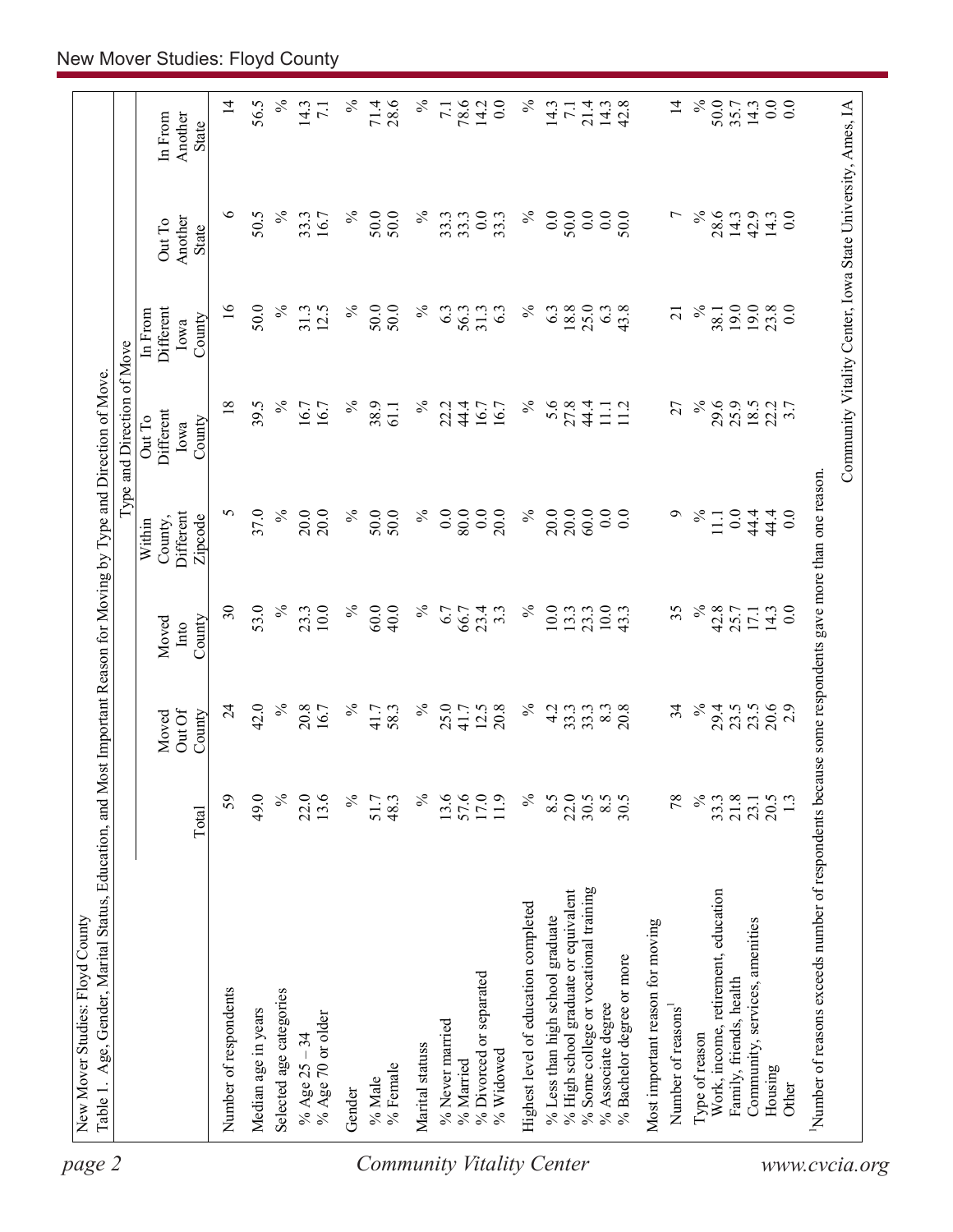|                                                         |                            |                                                        |                                                      |                                           | Type and Direction of Move            |                                                            |                            |                             |
|---------------------------------------------------------|----------------------------|--------------------------------------------------------|------------------------------------------------------|-------------------------------------------|---------------------------------------|------------------------------------------------------------|----------------------------|-----------------------------|
|                                                         | Total                      | Out Of<br>County<br>Moved                              | County<br>Moved<br>Into                              | Different<br>County,<br>Zipcode<br>Within | Different<br>Out To<br>County<br>Iowa | Different<br>In From<br>County<br>Iowa                     | Another<br>Out To<br>State | Another<br>In From<br>State |
| Number of respondents                                   | 59                         | $\overline{c}$                                         | $\mathfrak{S}$                                       | n                                         | 18                                    | $\tilde{16}$                                               | ७                          | $\vec{a}$                   |
| Factors in Moving Decision                              | $%$ Yes <sup>1</sup>       | $%$ Yes                                                | $%$ Yes                                              | $%$ Yes                                   | $\%$ Yes                              | $%$ Yes                                                    | $\%$ Yes                   | $%$ Yes                     |
| Moved, commuted, same employer                          | 19.6                       | 22.7                                                   | 13.8                                                 | 40.0                                      | 23.5                                  | 26.7                                                       | 20.0                       | $\overline{0.0}$            |
| Job transfer by employer to location                    | $7.1\,$                    | $\ddot{4}$                                             | 10.3                                                 | $\ddot{0}$ .                              |                                       | 0.0                                                        | 0.0                        | 21.4                        |
| Laid off from previous job                              | 3.6                        | $\overline{9}$ .                                       | 0.0                                                  | $\overline{0.0}$                          | 5.9<br>11.8                           | $\overline{0.0}$                                           | 0.0                        | $\overline{0}$ .            |
| New job with new employer                               | 17.9                       |                                                        |                                                      | $\overline{0.0}$                          | $5.9$<br>11.8                         | 6.7                                                        | 40.0                       | 42.9                        |
| Moved to look for new job or work                       | 16.4                       | $\frac{13.6}{13.0}$                                    | $714$<br>$714$<br>$741$                              | 0.0                                       |                                       | 13.3                                                       | 20.0                       | $30.8$<br>21.4              |
| Retired from previous employment                        | 14.3                       |                                                        |                                                      | 20.0                                      | 0.0                                   | 26.7                                                       | 0.0                        |                             |
| To be nearer parents                                    | 19.0                       |                                                        |                                                      |                                           | 22.2                                  | 25.0                                                       | $\overline{0.0}$           |                             |
| To be nearer children                                   | 20.7                       |                                                        |                                                      |                                           | 33.3                                  | 12.5                                                       | 33.3                       | $\frac{214}{14.7}$          |
| To live with spouse or partner                          | 16.1                       |                                                        |                                                      |                                           |                                       | 18.8                                                       | 16.7                       |                             |
| To be nearer siblings, other relatives                  | 33.3                       | $16.7$<br>$3.3$<br>$3.3$<br>$17.4$                     | $23.3$<br>$23.3$<br>$24.3$<br>$25.3$                 |                                           | $17.6$<br>23.5                        | 37.5                                                       | 50.0                       | 42.9                        |
| To be nearer friends, acquaintances                     |                            |                                                        |                                                      |                                           |                                       |                                                            | 33.3                       | 28.6                        |
| Change in marital status                                | $29.8$<br>$12.3$<br>$13.8$ | 21.7<br>21.7<br>29.2                                   |                                                      | $^{50.0}_{0.0}$                           | 17.6<br>17.6<br>22.2                  | $37.5$<br>12.5                                             | 33.3                       | $\overline{0}$ .            |
| Place easier find spouse or partner                     |                            |                                                        | 6.7                                                  | 0.0                                       |                                       | 6.3                                                        | 50.0                       | 0.00077                     |
| Decline in health                                       | $5.\overline{3}$<br>1.8    | $\overline{0.0}$                                       | 6.7                                                  | 25.0                                      | $\overline{0}$ .                      | 6.3                                                        | $\overline{0.0}$           |                             |
| Take care aging parents                                 |                            | $\overline{0}$ .                                       |                                                      |                                           | $\overline{0.0}$                      | $\overline{0.0}$                                           | $\overline{0}$ .           |                             |
| Find less congested place to live                       | 30.4                       | 27.3                                                   | 33.3                                                 |                                           | 35.3                                  |                                                            | $\overline{0.0}$           | 42.9                        |
| Find safer place to live                                | 28.1                       | 26.1                                                   | 30.0                                                 | $25.0$<br>$25.0$                          | 29.4                                  | $25.0$<br>$25.0$                                           | 16.7                       | 35.7                        |
| Live in desirable natural environment                   | 40.4                       | $43.5$<br>26.1                                         | 40.0                                                 | 25.0                                      | 41.2                                  | 43.8                                                       | 50.0                       | 35.7                        |
| More outdoor recreation                                 | 29.8                       |                                                        | 33.3                                                 |                                           | 29.4                                  | 31.3                                                       |                            | 35.7                        |
| Find arts, entertainment, cultural                      | 24.6                       | 34.8                                                   | 20.0                                                 | 0.0                                       | 29.4                                  | 18.8                                                       | 50.0                       | 21.4                        |
| Find simpler pace of life                               | $38.6$<br>21.1             | $39.1$<br>$26.1$                                       | $40.0$<br>20.0                                       | $25.0$<br>0.0                             | 41.2                                  | $37.5$<br>18.8                                             | 33.3                       | 42.9                        |
| Find more exciting lifestyle                            |                            |                                                        |                                                      |                                           | 17.6                                  |                                                            | 50.0                       | 21.4                        |
| Live someplace new, have fresh start                    | 40.4                       | 34.8                                                   | 43.3                                                 | 50.0                                      | 35.3                                  | 50.0                                                       | 33.3                       | 35.7                        |
| Lower cost of housing                                   | 36.8                       | $71.7$<br>$13.0$<br>$8.7$<br>$15.0$<br>$15.7$<br>$8.7$ | 50.0                                                 | 25.0                                      | 23.5                                  | 50.0                                                       | 16.7                       | 50.0                        |
| Have lower taxes                                        | $26.3$<br>$3.5$<br>$12.5$  |                                                        |                                                      | $\overline{0.0}$                          | 11.8                                  | 37.5                                                       | 16.7                       | 42.9                        |
| Have better internet, tv, phone                         |                            |                                                        |                                                      | 0.0                                       | 0.0                                   | 0.0                                                        | 33.3                       |                             |
| Find better quality local schools                       |                            |                                                        | $40.0$<br>$0.02$<br>$0.7$<br>$0.7$<br>$0.7$<br>$0.7$ | 0.0                                       | 5.9                                   | 20.0                                                       | 16.7                       | $\frac{0.0}{14.3}$          |
| Opportunities children to achieve                       | 19.6                       |                                                        |                                                      | 25.0                                      | 17.6                                  | 20.0                                                       | 16.7                       | 21.4                        |
| Have more ethnic diversity                              | 5.3                        |                                                        |                                                      | 0.0                                       | 0.0                                   | $6.\overline{3}$                                           | 33.3                       | $\frac{1}{2}$               |
| Have less ethnic diversity                              |                            |                                                        |                                                      | 0.0                                       |                                       |                                                            | $_{0.0}$                   |                             |
| Respondents could respond "Yes" to more than one factor |                            |                                                        |                                                      |                                           |                                       |                                                            |                            |                             |
|                                                         |                            |                                                        |                                                      |                                           |                                       | Community Vitality Center, Iowa State University, Ames, IA |                            |                             |
|                                                         |                            |                                                        |                                                      |                                           |                                       |                                                            |                            |                             |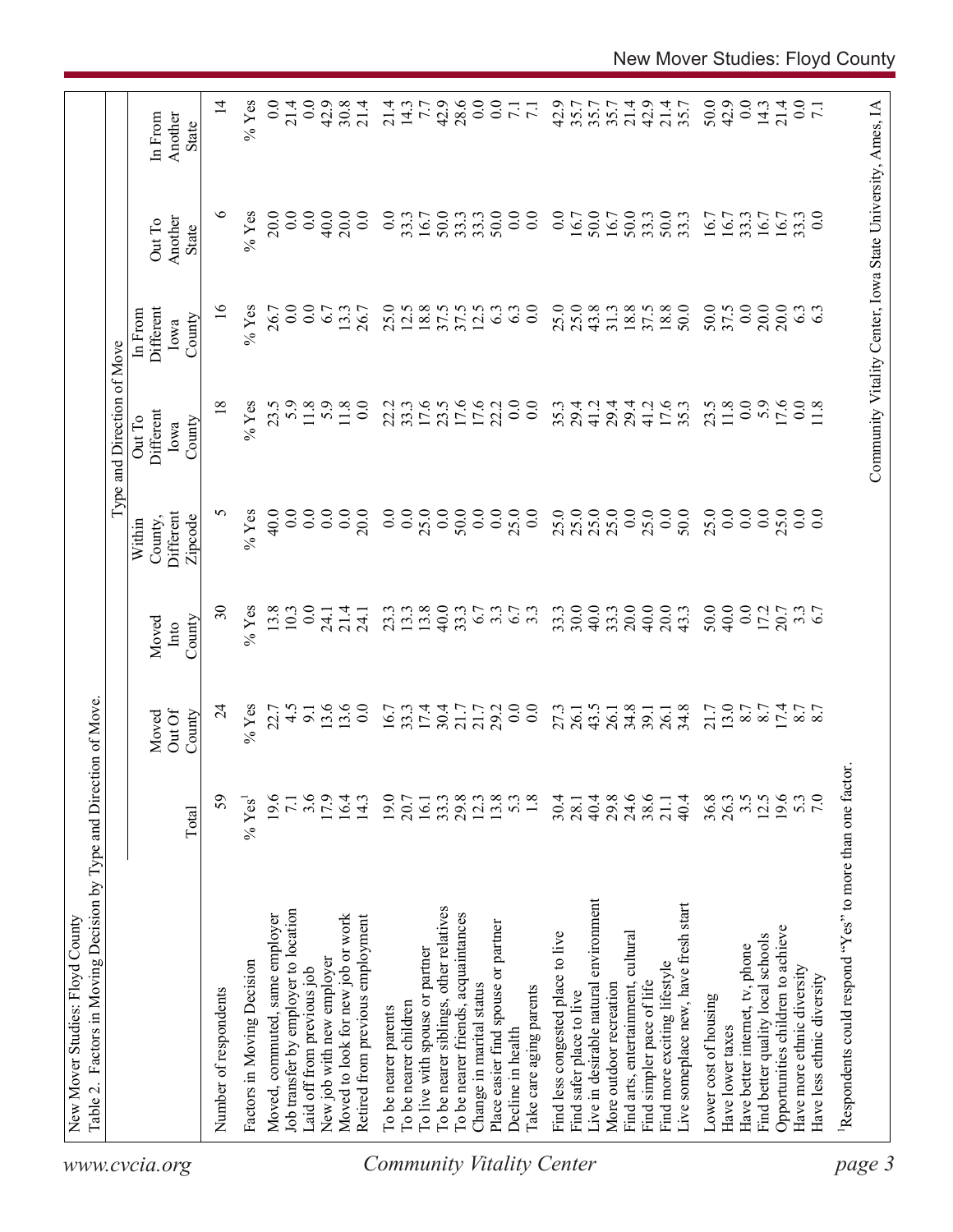| page 4                           | Table 3. Lived in Area Previously, Sources of Information, Ease of Finding Housing, and Household Income by Type and Direction of Move |                                      |                                |                          |                                           | Type and Direction of Move                                 |                                        |                            |                                    |
|----------------------------------|----------------------------------------------------------------------------------------------------------------------------------------|--------------------------------------|--------------------------------|--------------------------|-------------------------------------------|------------------------------------------------------------|----------------------------------------|----------------------------|------------------------------------|
|                                  |                                                                                                                                        | Total                                | Out Of<br>County<br>Moved      | Moved<br>County<br>Into  | Different<br>County,<br>Zipcode<br>Within | Different<br>Out To<br>County<br>Iowa                      | Different<br>In From<br>County<br>Iowa | Another<br>Out To<br>State | Another<br>In From<br><b>State</b> |
|                                  | Number of respondents                                                                                                                  | 59                                   | $\overline{24}$                | $\overline{\mathbf{30}}$ | S                                         | $\frac{8}{18}$                                             | $\frac{6}{2}$                          | ৩                          | $\vec{v}$                          |
|                                  | Previously had lived:                                                                                                                  | $%$ Yes                              | $%$ Yes                        | $%$ Yes                  | $\%$ Yes                                  | $%$ Yes                                                    | $\%$ Yes                               | $%$ Yes                    | $%$ Yes                            |
|                                  | In current state                                                                                                                       | 85.8                                 | 86.4                           | 82.1                     | $100.0$                                   | 100.0                                                      | 100.0                                  | 40.0                       | 61.5                               |
|                                  | In current county                                                                                                                      | 32.1                                 |                                |                          | 100.0                                     | 22.2                                                       | 33.3                                   | 20.0                       | 23.1                               |
|                                  | In or near current city/town                                                                                                           | 27.8                                 | $21.7$<br>$22.7$               | 28.6                     | 60.0                                      | 23.5                                                       | 26.7                                   | 20.0                       | 25.0                               |
|                                  | Used source of information for move                                                                                                    | $\%$ Yes <sup>1</sup>                | $\%$ Yes                       | $\%$ Yes                 | $%$ Yes                                   | $\%$ Yes                                                   | $%$ Yes                                | $\%$ Yes                   | $%$ Yes                            |
|                                  | Internet                                                                                                                               |                                      |                                |                          |                                           |                                                            |                                        |                            |                                    |
|                                  | TV, magazines, newspapers                                                                                                              | 33.9                                 | 33.3                           | 40.0                     | 0.0                                       | $27.8$<br>27.8                                             |                                        | 50.0<br>16.7               | 42.9                               |
|                                  | Current community resident                                                                                                             | 23.7                                 | 25.0                           | 26.7                     | 0.0                                       |                                                            | $37.5$<br>$37.5$<br>$31.3$             |                            | 14.3                               |
|                                  | Employer or co-workers                                                                                                                 | 25.4                                 | 29.2                           | 26.7                     | 0.0                                       | 33.3<br>16.7                                               |                                        | 16.7<br>33.3               | 21.4                               |
|                                  | Friends and acquaintances                                                                                                              | 25.4                                 | 20.8                           | 26.7                     | 40.0                                      |                                                            | 25.0                                   |                            | 28.6                               |
|                                  | Family                                                                                                                                 | 39.0                                 | 37.5                           | 36.7                     | 60.0                                      | 27.8                                                       | 50.0                                   | 66.8                       | 21.4                               |
| <b>Community Vitality Center</b> | Travel or vacation to new location<br>Attended school or college there                                                                 | 11.9<br>42.4                         | 37.5<br>4.2                    | 43.3<br>20.0             | 60.0<br>0.0                               | 38.9<br>5.6                                                | 50.0<br>25.0                           | 33.3<br>0.0                | $35.7$<br>14.3                     |
|                                  | Ease of finding housing at new location                                                                                                | $\%$                                 | $\%$                           | $\%$                     | $\%$                                      | $\%$                                                       | $\%$                                   | $\%$                       | $\%$                               |
|                                  | Very difficult (1)                                                                                                                     | 5.3                                  | $\overline{0.0}$               | 10.3                     | 0.0                                       | 0.0                                                        | 6.7                                    | 0.0                        | 14.3                               |
|                                  | Somewhat difficult (2)                                                                                                                 | 22.8                                 | 30.4                           | 20.7                     | 0.0                                       | 27.8                                                       | 13.3                                   | 40.0                       | 28.6                               |
|                                  | ⊙<br>Neither difficult or easy                                                                                                         | 19.3                                 | $\frac{3}{4}$                  | 27.6                     | 40.0                                      | 5.6                                                        | 33.3                                   | 0.0                        | 21.4                               |
|                                  | Somewhat easy (4)<br>Very easy $(5)$                                                                                                   | 26.3<br>26.3                         | $34.8$<br>30.4                 | 24.1                     | 40.0<br>20.0                              | 33.3                                                       | 33.3<br>13.3                           | 40.0<br>20.0               | 21.4<br>14.3                       |
|                                  | $-5$<br>Average rating finding housing (1                                                                                              | 3.46                                 | 3.65                           | 3.24                     | 3.80                                      | 3.72                                                       | 3.53                                   | 3.40                       | 2.93                               |
|                                  | Household income for 2004                                                                                                              | $\%$                                 | $\%$                           | $\%$                     | $\%$                                      | $\%$                                                       | $\%$                                   | $\%$                       | $\%$                               |
|                                  | Less than $$20,000$ $(1)$                                                                                                              | 19.3                                 | 30.4                           |                          | 0.0                                       | 29.4                                                       | 6.3                                    | 33.3                       | 21.4                               |
|                                  | $$20,000 - $34,999 (2)$                                                                                                                | 22.8                                 | $21.7$<br>$17.4$               | $13.3$<br>$23.3$         | 25.0                                      | 17.6                                                       | 31.3                                   | 33.3                       | 14.3                               |
|                                  | $$35,000 - $49,999(3)$                                                                                                                 | 19.3                                 |                                |                          | 25.0                                      |                                                            | 12.5                                   | 0.0                        | 28.6                               |
|                                  | $$50,000 - $69,999 (4)$                                                                                                                | 14.0                                 | $\frac{4}{7}$ 4.               | $23.3$<br>10.0           | 0.0                                       | $5.9$<br>17.6                                              | 31.3                                   | 0.0                        |                                    |
|                                  | $$70,000 - $99,999(5)$                                                                                                                 | 15.8                                 |                                |                          | 50.0                                      |                                                            | 12.5                                   | 16.7                       | $7.1\,$                            |
|                                  | $\odot$<br>$$100,000 - $149,999$<br>\$150,000 or more (7)                                                                              | $5.\overline{3}$<br>$3.\overline{5}$ | $\frac{3}{4}$<br>$\frac{3}{4}$ | 6.7<br>$3.\overline{3}$  | 0.0<br>0.0                                | 0.0<br>5.9                                                 | 0.0<br>6.3                             | 0.0<br>16.7                | 0.0<br>14.3                        |
|                                  |                                                                                                                                        |                                      |                                |                          |                                           |                                                            |                                        |                            |                                    |
|                                  | Average income category $(1 - 7)$                                                                                                      | 3.14                                 | 2.87                           | 3.27                     | 3.75                                      | 2.82                                                       | 3.37                                   | 3.00                       | 3.14                               |
| www.cvcia.org                    | Respondents could respond "Yes" to more than one source                                                                                |                                      |                                |                          |                                           |                                                            |                                        |                            |                                    |
|                                  |                                                                                                                                        |                                      |                                |                          |                                           | Community Vitality Center, Iowa State University, Ames, IA |                                        |                            |                                    |
|                                  |                                                                                                                                        |                                      |                                |                          |                                           |                                                            |                                        |                            |                                    |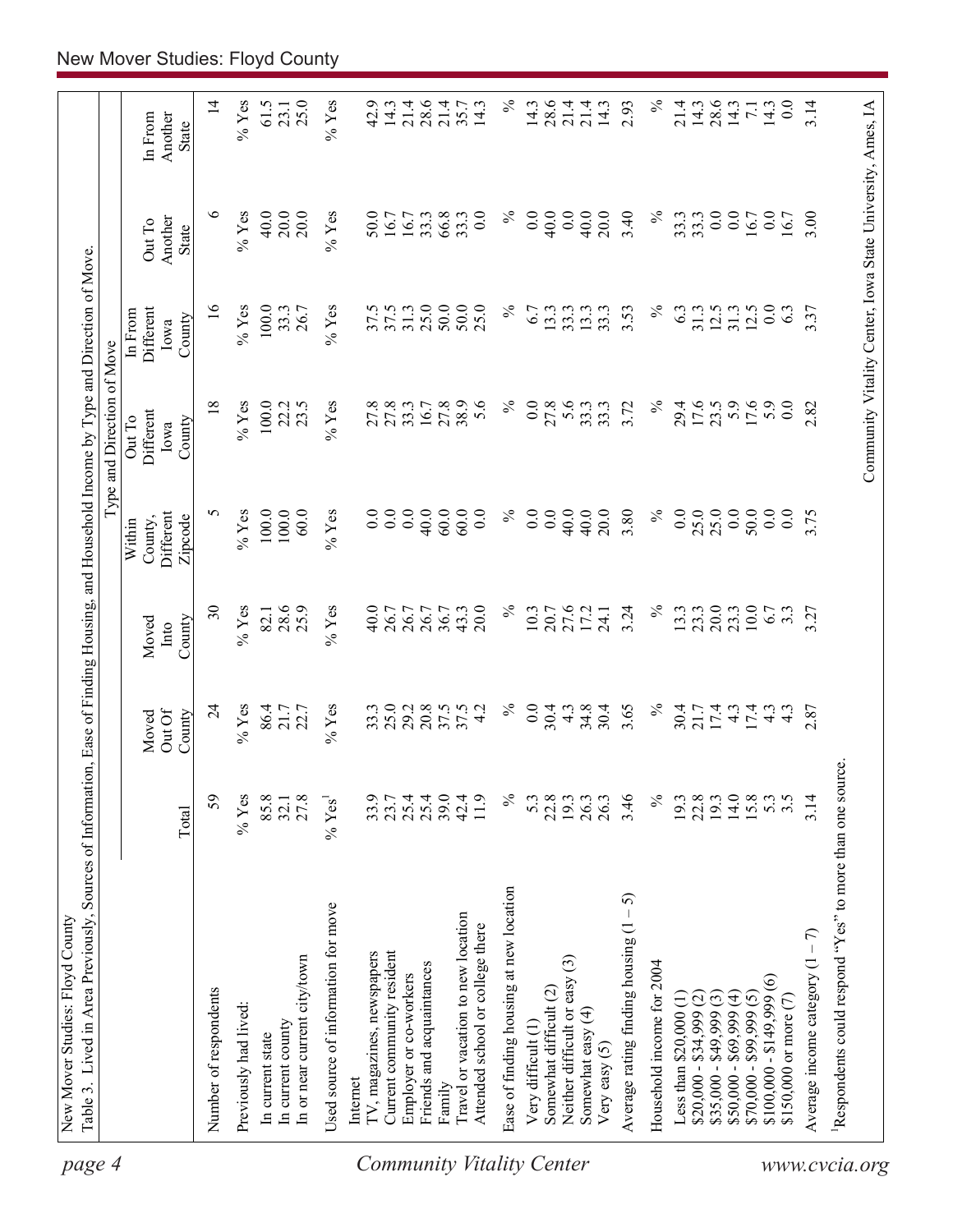|                                  |                                                                   |             |                  |                          |                                | Type and Direction of Move                                 |                              |                   |                    |
|----------------------------------|-------------------------------------------------------------------|-------------|------------------|--------------------------|--------------------------------|------------------------------------------------------------|------------------------------|-------------------|--------------------|
| www.cvcia.org                    |                                                                   |             | Out Of<br>Moved  | Moved<br>Into            | Different<br>County,<br>Within | Different<br>Out To<br>Iowa                                | Different<br>In From<br>Iowa | Another<br>Out To | Another<br>In From |
|                                  |                                                                   | Total       | County           | County                   | Zipcode                        | County                                                     | County                       | State             | State              |
|                                  | Number of respondents                                             | 59          | $\overline{24}$  | $\overline{\mathcal{E}}$ | 5                              | 18                                                         | $\overline{16}$              | ७                 | $\overline{1}$     |
|                                  | Current location income compared with<br>previous location income | $\%$        | $\%$             | $\%$                     | $\%$                           | $\%$                                                       | $\%$                         | $\%$              |                    |
|                                  |                                                                   |             |                  |                          |                                |                                                            |                              |                   |                    |
|                                  | Significantly lower income (1)                                    | 6.9<br>15.5 | 25.0<br>4.2      | 10.3<br>10.3             | 0.0<br>0.0                     | 5.6<br>22.2                                                | 12.5<br>12.5                 | 0.0<br>33.3       | 7.7<br>7.7         |
|                                  | Somewhat lower income $(2)$<br>About same income (3)              | 39.7        | 33.3             | 41.4                     | $60.0$                         | 44.4                                                       | 43.8                         | 0.0               | 38.5               |
|                                  | Somewhat higher income (4)                                        | 25.9        | 29.2             | 24.1                     | 20.0                           | 22.2                                                       | 12.5                         | 50.0              | 38.5               |
|                                  | Significantly higher income $(5)$                                 | 12.1        | 8.3              | 13.8                     | 20.0                           | 5.6                                                        | 18.8                         | 16.7              | 7.7                |
|                                  | 5<br>Average comparison income (1 -                               | 3.21        | 3.13             | 3.21                     | 3.60                           | 3.00                                                       | 3.13                         | 3.50              | 3.31               |
|                                  | Satisfaction with previous location                               | $\%$        | $\%$             | $\%$                     | $\%$                           | $\%$                                                       | $\%$                         | $\%$              | $\%$               |
|                                  | Very dissatisfied (1                                              | 15.3        | 16.7             | 13.3                     | 20.0                           | 16.7                                                       | 18.8                         | 16.7              |                    |
|                                  | Somewhat dissatisfied (2)                                         | 10.2        | 8.3              | 10.0                     | 20.0                           | $\Xi$                                                      | 12.5                         | 0.0               | 7.1                |
|                                  | Neither dissatisfied or satisfied (3)                             | 15.3        | 12.5             | 13.3                     | 40.0                           | $\Xi$                                                      | 18.8                         | 16.7              | $\overline{71}$    |
|                                  | Somewhat satisfied (4)                                            | 33.9        | 33.3             | 40.0                     | 0.0                            | 38.9                                                       | 31.3                         | 16.7              | 50.0               |
|                                  | Very satisfied (5)                                                | 25.4        | 29.2             | 23.3                     | 20.0                           | 22.2                                                       | 18.8                         | 50.0              | 28.6               |
|                                  | Average satisfaction previous $(1 - 5)$                           | 3.44        | 3.50             | 3.50                     | 2.80                           | 3.39                                                       | 3.19                         | 3.83              | 3.86               |
| <b>Community Vitality Center</b> | Satisfaction with current location                                | $\%$        | $\%$             | $\%$                     | $\%$                           | $\%$                                                       | ℅                            | $\%$              | $\%$               |
|                                  | Very dissatisfied (1                                              |             | $4.\overline{3}$ | $\overline{7.1}$         | 0.0                            | 5.6                                                        | 6.7                          | $\overline{0}$ .  | 7.7                |
|                                  | Somewhat dissatisfied (2)                                         | 5.1         | $4.\overline{3}$ | 10.7                     | 0.0                            | 5.6                                                        | 67                           | $\overline{0}$ .  |                    |
|                                  | Neither dissatisfied or satisfied (3)                             | 8.9         | 8.7              | 10.7                     | 0.0                            | 11.1                                                       | 13.3                         | 0.0               | 15.4               |
|                                  | Somewhat satisfied (4)                                            | 32.1        | 39.1             | 25.0                     | 40.0                           | 27.8                                                       |                              | 80.0              | 23.1               |
|                                  | Very satisfied (5)                                                | 46.4        | 43.5             | 46.4                     | 60.0                           | 50.0                                                       | 46.7                         | 20.0              | 46.2               |
|                                  | Average satisfaction current $(1 - 5)$                            | 4.07        | 4.13             | 3.93                     | 4.60                           | 4.11                                                       | 4.00                         | 4.20              | 3.85               |
|                                  | Would do move over again                                          | $\%$        | $\%$             | $\%$                     | $\%$                           | $\%$                                                       | $\%$                         | $\%$              |                    |
|                                  | Definitely not (1)                                                | 1.7         | 4.2              | $_{0.0}$                 | 0.0                            | 0.0                                                        | 0.0                          | 16.7              | 0.0                |
|                                  | Probably not (2)                                                  | 5.1         | 4.2              | 6.7                      | 0.0                            | 5.6                                                        | 12.5                         | 0.0               | 0.0                |
|                                  | Undecided (3)                                                     | 10.2        |                  | 6.7                      | $0.0\,$                        | 5.6                                                        | 6.3                          | 50.0              | $\overline{7.1}$   |
|                                  | Probably yes (4)                                                  | 33.9        | 16.7<br>37.5     | 33.3<br>53.3             | 20.0                           | 44.4                                                       | 25.0                         | 16.7              | 42.9               |
|                                  | Definitely yes (5)                                                | 49.2        | 37.5             |                          | 80.0                           | 44.4                                                       | 56.3                         | 16.7              | 50.0               |
|                                  | Average rating do move over $(1 - 5)$                             | 4.24        | 4.00             | 4.33                     | 4.80                           | 4.28                                                       | 4.25                         | 3.17              | 4.43               |
| page 5                           |                                                                   |             |                  |                          |                                | Community Vitality Center, Iowa State University, Ames, IA |                              |                   |                    |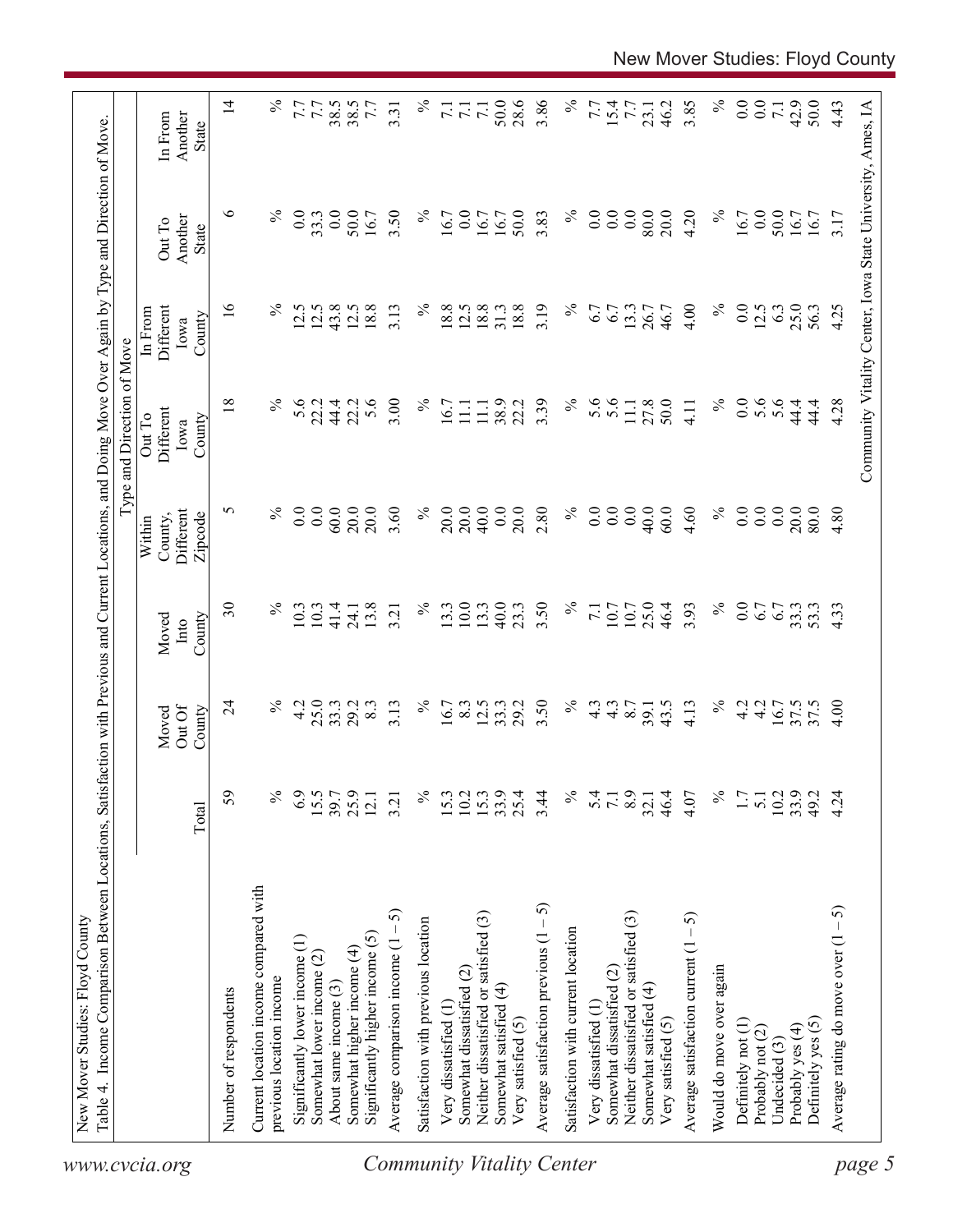| $\%$<br>$\%$<br>$\%$<br>5.0<br>31.6<br>$\%$<br>Community Vitality Center, Iowa State University, Ames, IA<br>159<br>53.5<br>17.0<br>43.9<br>5.7<br>14.5<br>8.2<br>210<br>22.9<br>6.2<br>0.5<br>67.7<br>33.3<br>15.1<br>37.1<br>56.1<br>Another<br>In From<br>State<br>7.6<br>41.0<br>$\%$<br>24.0<br>$\%$<br>63.0<br>$\%$<br>$\%$<br>11.0<br>169<br>$\%$<br>50.9<br>13.6<br>29.0<br>37.0<br>8.4<br>4.2<br>16.9<br>57.6<br>4.7<br>1.8<br>19.3<br>10.2<br>64.7<br>121<br>$\overline{5}$<br>Another<br>Out To<br><b>State</b><br>$\%$<br>44.0<br>12.6<br>$\%$<br>$\%$<br>25.0<br>$\%$<br>17.6<br>$\%$<br>$17.0$<br>2.3<br>53.9<br>10.8<br>57.4<br>6.9<br>$3.\overline{5}$<br>12.7<br>37.0<br>288<br>21.2<br>207<br>21.7<br>29.3<br>23.3<br>36.1<br>Different<br>46.1<br>In From<br>County<br>Iowa<br>43.0<br>$\%$<br>$\%$<br>$\%$<br>$\%$<br>$\%$<br>6.8<br>20.0<br>45.0<br>18.0<br>$13.8$<br>2.3<br>206<br>20.9<br>54.6<br>45.4<br>13.8<br>16.8<br>9.4<br>31.2<br>12.7<br>289<br>20.8<br>10.2<br>29.3<br>60.1<br>Different<br>Out To<br>County<br>Iowa<br>Number of reasons exceeds number of respondents because some respondents gave more than one reason.<br>45.0<br>85<br>$\%$<br>$\%$<br>25.0<br>28.6<br>20.0<br>$\%$<br>54.8<br>$\%$<br>7.2<br>9.5<br>115<br>$\%$<br>13.9<br>24.7<br>10.7<br>14.3<br>29.8<br>15.7<br>50.4<br>45.2<br>64.3<br>10.7<br>Different<br>19.1<br>Zipcode<br>County,<br>Within<br>48.0<br>$\%$<br>$\%$<br>$\lesssim$<br>18.9<br>$\%$<br>49.6<br>8.6<br>61.9<br>$\%$<br>498<br>36.5<br>21.9<br>366<br>14.5<br>50.4<br>20.5<br>10.7<br>38.5<br>27.5<br>12.4<br>1.6<br>16.3<br>30.3<br>9.1<br>$\overline{4}$ .<br>County<br>Moved<br>Into<br>42.0<br>$\%$<br>22.0<br>9.8<br>$\%$<br>$\%$<br>9.0<br>$\%$<br>458<br>$\%$<br>22.0<br>57.7<br>42.3<br>15.8<br>61.8<br>13.3<br>5.8<br>26.0<br>11.8<br>47.2<br>$10.5$<br>2.2<br>327<br>16.7<br>18.1<br>Out Of<br>County<br>Moved<br>$\%$<br>737<br>46.0<br>$\%$<br>13.2<br>$\%$<br>54.5<br>45.5<br>$\%$<br>$\%$<br>10.6<br>38.8<br>22.0<br>1.6<br>21.3<br>12.0<br>9.4<br>17.3<br>28.3<br>38.4<br>15.7<br>62.4<br>16.3<br>1,011<br>22.3<br>$\overline{5}$ .<br>Total<br>% Some college or vocational training<br>% High school graduate or equivalent<br>Work, income, retirement, education<br>Highest level of education completed<br>% Less than high school graduate<br>Community, services, amenities<br>Most important reason for moving<br>% Bachelor degree or more<br>% Divorced or separated<br>Family, friends, health<br>Number of respondents<br>Selected age categories<br>% Associate degree<br>Number of reasons <sup>1</sup><br>Median age in years<br>% Age 70 or older<br>% Never married<br>Type of reason<br>% Age $25 - 34$<br>Marital status<br>% Widowed<br>% Married<br>% Female<br>Housing<br>% Male<br>Other<br>Gender | page 6 |  |  | Type and Direction of Move |  |      |
|----------------------------------------------------------------------------------------------------------------------------------------------------------------------------------------------------------------------------------------------------------------------------------------------------------------------------------------------------------------------------------------------------------------------------------------------------------------------------------------------------------------------------------------------------------------------------------------------------------------------------------------------------------------------------------------------------------------------------------------------------------------------------------------------------------------------------------------------------------------------------------------------------------------------------------------------------------------------------------------------------------------------------------------------------------------------------------------------------------------------------------------------------------------------------------------------------------------------------------------------------------------------------------------------------------------------------------------------------------------------------------------------------------------------------------------------------------------------------------------------------------------------------------------------------------------------------------------------------------------------------------------------------------------------------------------------------------------------------------------------------------------------------------------------------------------------------------------------------------------------------------------------------------------------------------------------------------------------------------------------------------------------------------------------------------------------------------------------------------------------------------------------------------------------------------------------------------------------------------------------------------------------------------------------------------------------------------------------------------------------------------------------------------------------------------------------------------------------------------------------------------------------------------------------------------------------------------------------------------------------------------------------------------------------------------------------------------------------------------------------------------------------------------------------------------------------|--------|--|--|----------------------------|--|------|
|                                                                                                                                                                                                                                                                                                                                                                                                                                                                                                                                                                                                                                                                                                                                                                                                                                                                                                                                                                                                                                                                                                                                                                                                                                                                                                                                                                                                                                                                                                                                                                                                                                                                                                                                                                                                                                                                                                                                                                                                                                                                                                                                                                                                                                                                                                                                                                                                                                                                                                                                                                                                                                                                                                                                                                                                                      |        |  |  |                            |  |      |
|                                                                                                                                                                                                                                                                                                                                                                                                                                                                                                                                                                                                                                                                                                                                                                                                                                                                                                                                                                                                                                                                                                                                                                                                                                                                                                                                                                                                                                                                                                                                                                                                                                                                                                                                                                                                                                                                                                                                                                                                                                                                                                                                                                                                                                                                                                                                                                                                                                                                                                                                                                                                                                                                                                                                                                                                                      |        |  |  |                            |  |      |
|                                                                                                                                                                                                                                                                                                                                                                                                                                                                                                                                                                                                                                                                                                                                                                                                                                                                                                                                                                                                                                                                                                                                                                                                                                                                                                                                                                                                                                                                                                                                                                                                                                                                                                                                                                                                                                                                                                                                                                                                                                                                                                                                                                                                                                                                                                                                                                                                                                                                                                                                                                                                                                                                                                                                                                                                                      |        |  |  |                            |  |      |
|                                                                                                                                                                                                                                                                                                                                                                                                                                                                                                                                                                                                                                                                                                                                                                                                                                                                                                                                                                                                                                                                                                                                                                                                                                                                                                                                                                                                                                                                                                                                                                                                                                                                                                                                                                                                                                                                                                                                                                                                                                                                                                                                                                                                                                                                                                                                                                                                                                                                                                                                                                                                                                                                                                                                                                                                                      |        |  |  |                            |  |      |
| Community Vitality Center<br>www.cvcia.org                                                                                                                                                                                                                                                                                                                                                                                                                                                                                                                                                                                                                                                                                                                                                                                                                                                                                                                                                                                                                                                                                                                                                                                                                                                                                                                                                                                                                                                                                                                                                                                                                                                                                                                                                                                                                                                                                                                                                                                                                                                                                                                                                                                                                                                                                                                                                                                                                                                                                                                                                                                                                                                                                                                                                                           |        |  |  |                            |  |      |
|                                                                                                                                                                                                                                                                                                                                                                                                                                                                                                                                                                                                                                                                                                                                                                                                                                                                                                                                                                                                                                                                                                                                                                                                                                                                                                                                                                                                                                                                                                                                                                                                                                                                                                                                                                                                                                                                                                                                                                                                                                                                                                                                                                                                                                                                                                                                                                                                                                                                                                                                                                                                                                                                                                                                                                                                                      |        |  |  |                            |  |      |
|                                                                                                                                                                                                                                                                                                                                                                                                                                                                                                                                                                                                                                                                                                                                                                                                                                                                                                                                                                                                                                                                                                                                                                                                                                                                                                                                                                                                                                                                                                                                                                                                                                                                                                                                                                                                                                                                                                                                                                                                                                                                                                                                                                                                                                                                                                                                                                                                                                                                                                                                                                                                                                                                                                                                                                                                                      |        |  |  |                            |  |      |
|                                                                                                                                                                                                                                                                                                                                                                                                                                                                                                                                                                                                                                                                                                                                                                                                                                                                                                                                                                                                                                                                                                                                                                                                                                                                                                                                                                                                                                                                                                                                                                                                                                                                                                                                                                                                                                                                                                                                                                                                                                                                                                                                                                                                                                                                                                                                                                                                                                                                                                                                                                                                                                                                                                                                                                                                                      |        |  |  |                            |  |      |
|                                                                                                                                                                                                                                                                                                                                                                                                                                                                                                                                                                                                                                                                                                                                                                                                                                                                                                                                                                                                                                                                                                                                                                                                                                                                                                                                                                                                                                                                                                                                                                                                                                                                                                                                                                                                                                                                                                                                                                                                                                                                                                                                                                                                                                                                                                                                                                                                                                                                                                                                                                                                                                                                                                                                                                                                                      |        |  |  |                            |  |      |
|                                                                                                                                                                                                                                                                                                                                                                                                                                                                                                                                                                                                                                                                                                                                                                                                                                                                                                                                                                                                                                                                                                                                                                                                                                                                                                                                                                                                                                                                                                                                                                                                                                                                                                                                                                                                                                                                                                                                                                                                                                                                                                                                                                                                                                                                                                                                                                                                                                                                                                                                                                                                                                                                                                                                                                                                                      |        |  |  |                            |  |      |
|                                                                                                                                                                                                                                                                                                                                                                                                                                                                                                                                                                                                                                                                                                                                                                                                                                                                                                                                                                                                                                                                                                                                                                                                                                                                                                                                                                                                                                                                                                                                                                                                                                                                                                                                                                                                                                                                                                                                                                                                                                                                                                                                                                                                                                                                                                                                                                                                                                                                                                                                                                                                                                                                                                                                                                                                                      |        |  |  |                            |  | 12.0 |
|                                                                                                                                                                                                                                                                                                                                                                                                                                                                                                                                                                                                                                                                                                                                                                                                                                                                                                                                                                                                                                                                                                                                                                                                                                                                                                                                                                                                                                                                                                                                                                                                                                                                                                                                                                                                                                                                                                                                                                                                                                                                                                                                                                                                                                                                                                                                                                                                                                                                                                                                                                                                                                                                                                                                                                                                                      |        |  |  |                            |  | $\%$ |
|                                                                                                                                                                                                                                                                                                                                                                                                                                                                                                                                                                                                                                                                                                                                                                                                                                                                                                                                                                                                                                                                                                                                                                                                                                                                                                                                                                                                                                                                                                                                                                                                                                                                                                                                                                                                                                                                                                                                                                                                                                                                                                                                                                                                                                                                                                                                                                                                                                                                                                                                                                                                                                                                                                                                                                                                                      |        |  |  |                            |  |      |
|                                                                                                                                                                                                                                                                                                                                                                                                                                                                                                                                                                                                                                                                                                                                                                                                                                                                                                                                                                                                                                                                                                                                                                                                                                                                                                                                                                                                                                                                                                                                                                                                                                                                                                                                                                                                                                                                                                                                                                                                                                                                                                                                                                                                                                                                                                                                                                                                                                                                                                                                                                                                                                                                                                                                                                                                                      |        |  |  |                            |  | 14.6 |
|                                                                                                                                                                                                                                                                                                                                                                                                                                                                                                                                                                                                                                                                                                                                                                                                                                                                                                                                                                                                                                                                                                                                                                                                                                                                                                                                                                                                                                                                                                                                                                                                                                                                                                                                                                                                                                                                                                                                                                                                                                                                                                                                                                                                                                                                                                                                                                                                                                                                                                                                                                                                                                                                                                                                                                                                                      |        |  |  |                            |  |      |
|                                                                                                                                                                                                                                                                                                                                                                                                                                                                                                                                                                                                                                                                                                                                                                                                                                                                                                                                                                                                                                                                                                                                                                                                                                                                                                                                                                                                                                                                                                                                                                                                                                                                                                                                                                                                                                                                                                                                                                                                                                                                                                                                                                                                                                                                                                                                                                                                                                                                                                                                                                                                                                                                                                                                                                                                                      |        |  |  |                            |  | 40.5 |
|                                                                                                                                                                                                                                                                                                                                                                                                                                                                                                                                                                                                                                                                                                                                                                                                                                                                                                                                                                                                                                                                                                                                                                                                                                                                                                                                                                                                                                                                                                                                                                                                                                                                                                                                                                                                                                                                                                                                                                                                                                                                                                                                                                                                                                                                                                                                                                                                                                                                                                                                                                                                                                                                                                                                                                                                                      |        |  |  |                            |  |      |
|                                                                                                                                                                                                                                                                                                                                                                                                                                                                                                                                                                                                                                                                                                                                                                                                                                                                                                                                                                                                                                                                                                                                                                                                                                                                                                                                                                                                                                                                                                                                                                                                                                                                                                                                                                                                                                                                                                                                                                                                                                                                                                                                                                                                                                                                                                                                                                                                                                                                                                                                                                                                                                                                                                                                                                                                                      |        |  |  |                            |  |      |
|                                                                                                                                                                                                                                                                                                                                                                                                                                                                                                                                                                                                                                                                                                                                                                                                                                                                                                                                                                                                                                                                                                                                                                                                                                                                                                                                                                                                                                                                                                                                                                                                                                                                                                                                                                                                                                                                                                                                                                                                                                                                                                                                                                                                                                                                                                                                                                                                                                                                                                                                                                                                                                                                                                                                                                                                                      |        |  |  |                            |  |      |
|                                                                                                                                                                                                                                                                                                                                                                                                                                                                                                                                                                                                                                                                                                                                                                                                                                                                                                                                                                                                                                                                                                                                                                                                                                                                                                                                                                                                                                                                                                                                                                                                                                                                                                                                                                                                                                                                                                                                                                                                                                                                                                                                                                                                                                                                                                                                                                                                                                                                                                                                                                                                                                                                                                                                                                                                                      |        |  |  |                            |  |      |
|                                                                                                                                                                                                                                                                                                                                                                                                                                                                                                                                                                                                                                                                                                                                                                                                                                                                                                                                                                                                                                                                                                                                                                                                                                                                                                                                                                                                                                                                                                                                                                                                                                                                                                                                                                                                                                                                                                                                                                                                                                                                                                                                                                                                                                                                                                                                                                                                                                                                                                                                                                                                                                                                                                                                                                                                                      |        |  |  |                            |  |      |
|                                                                                                                                                                                                                                                                                                                                                                                                                                                                                                                                                                                                                                                                                                                                                                                                                                                                                                                                                                                                                                                                                                                                                                                                                                                                                                                                                                                                                                                                                                                                                                                                                                                                                                                                                                                                                                                                                                                                                                                                                                                                                                                                                                                                                                                                                                                                                                                                                                                                                                                                                                                                                                                                                                                                                                                                                      |        |  |  |                            |  |      |
|                                                                                                                                                                                                                                                                                                                                                                                                                                                                                                                                                                                                                                                                                                                                                                                                                                                                                                                                                                                                                                                                                                                                                                                                                                                                                                                                                                                                                                                                                                                                                                                                                                                                                                                                                                                                                                                                                                                                                                                                                                                                                                                                                                                                                                                                                                                                                                                                                                                                                                                                                                                                                                                                                                                                                                                                                      |        |  |  |                            |  |      |
|                                                                                                                                                                                                                                                                                                                                                                                                                                                                                                                                                                                                                                                                                                                                                                                                                                                                                                                                                                                                                                                                                                                                                                                                                                                                                                                                                                                                                                                                                                                                                                                                                                                                                                                                                                                                                                                                                                                                                                                                                                                                                                                                                                                                                                                                                                                                                                                                                                                                                                                                                                                                                                                                                                                                                                                                                      |        |  |  |                            |  |      |
|                                                                                                                                                                                                                                                                                                                                                                                                                                                                                                                                                                                                                                                                                                                                                                                                                                                                                                                                                                                                                                                                                                                                                                                                                                                                                                                                                                                                                                                                                                                                                                                                                                                                                                                                                                                                                                                                                                                                                                                                                                                                                                                                                                                                                                                                                                                                                                                                                                                                                                                                                                                                                                                                                                                                                                                                                      |        |  |  |                            |  |      |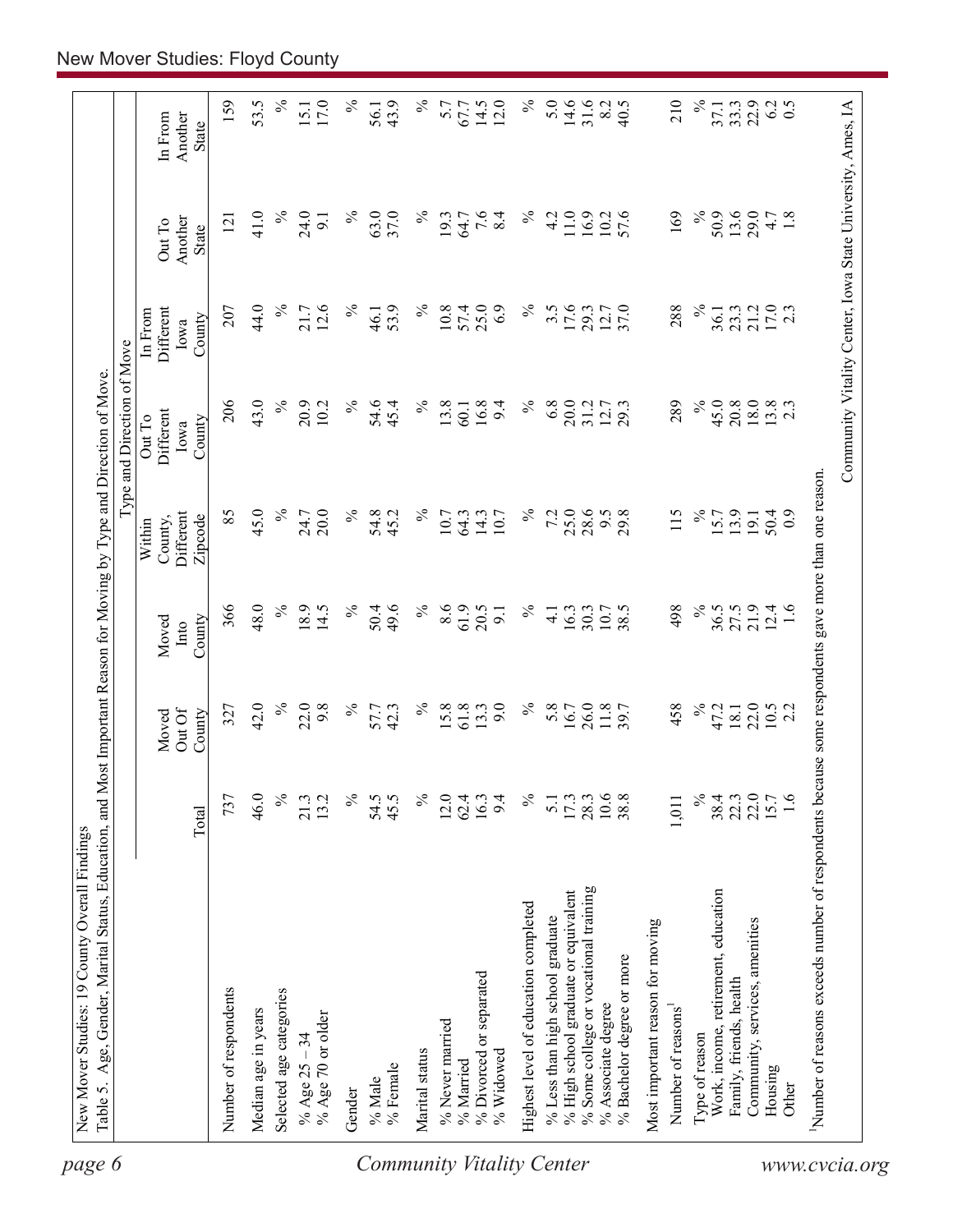| 19.0<br>34.8<br>16.0<br>30.0<br>16.6<br>13.6<br>14.6<br>30.2<br>19.0<br>34.3<br>32.3<br>43.8<br>16.9<br>44.8<br>43.8<br>35.3<br>19.7<br>21.4<br>30.3<br>36.1<br>9.6<br>12.6<br>$8.5$<br>$4.5$<br>20.6<br>31.0<br>25.0<br>26.3<br>11.6<br>20.8<br>15.0<br>10.8<br>19.7<br>17.6<br>9.6<br>21.3<br>24.2<br>18.5<br>13.7<br>24.4<br>24.7<br>30.7<br>30.0<br>38.2<br>3.1<br>28.1<br>16.0<br>8.6<br>32.9<br>15.9<br>8.6<br>5.0<br>7.4<br>21.5<br>18.5<br>25.9<br>37.0<br>$\overline{12}$<br>14.8<br>$1.2$<br>3.7<br>12.2<br>16.5<br>$\overline{12}$<br>22.2<br>6.2<br>11.1<br>3.7<br>12.3<br>27.2<br>24.7<br>35.9<br>41.5<br>34.0<br>15.9<br>16.9<br>30.5<br>38.4<br>$32.6$<br>13.3<br>4.2<br>11.5<br>$\overline{7.6}$<br>39.2<br>43.5<br>15.8<br>49.6<br>43.2<br>6.2<br>19.2<br>5.3<br>22.3<br>14.3<br>17.3<br>31.7<br>17.7<br>$15.5$<br>26.6<br>29.3<br>7.6<br>15.2<br>29.9<br>$18.6$<br>12.4<br>$16.9$<br>2.6<br>$34.3$<br>19.4<br>11.1<br>21.0<br>$12.1$<br>$12.7$<br>25.2<br>31.3<br>39.5<br>20.7<br>21.3<br>5.1<br>28.3<br>36.1<br>20.1<br>12.1<br>15.0<br>29.6<br>7.9<br>14.0<br>16.5<br>14.4<br>30.5<br>10.4<br>5.9<br>35.8<br>36.8<br>41.4<br>25.5<br>8.3<br>19.3<br>$4\cdot$<br>23.7<br>13.2<br>28.2<br>26.1<br>29.3<br>23.7<br>22.4<br>31.7<br>10.3<br>20.1<br>Live in desirable natural environment<br>Live someplace new, have fresh start<br>To be nearer siblings, other relatives<br>To be nearer friends, acquaintances<br>Moved to look for new job or work<br>Retired from previous employment<br>Place easier find spouse or partner<br>Opportunities children to achieve<br>Find less congested place to live<br>Find arts, entertainment, cultural<br>Find better quality local schools<br>Have better internet, tv, phone<br>To live with spouse or partner<br>Find more exciting lifestyle<br>Have more ethnic diversity<br>Have less ethnic diversity<br>More outdoor recreation<br>Find simpler pace of life<br>Change in marital status<br>Take care aging parents<br>Find safer place to live<br>Lower cost of housing<br>To be nearer children<br>To be nearer parents<br>Have lower taxes<br>Decline in health |
|----------------------------------------------------------------------------------------------------------------------------------------------------------------------------------------------------------------------------------------------------------------------------------------------------------------------------------------------------------------------------------------------------------------------------------------------------------------------------------------------------------------------------------------------------------------------------------------------------------------------------------------------------------------------------------------------------------------------------------------------------------------------------------------------------------------------------------------------------------------------------------------------------------------------------------------------------------------------------------------------------------------------------------------------------------------------------------------------------------------------------------------------------------------------------------------------------------------------------------------------------------------------------------------------------------------------------------------------------------------------------------------------------------------------------------------------------------------------------------------------------------------------------------------------------------------------------------------------------------------------------------------------------------------------------------------------------------------------------------------------------------------------------------------------------------------------------------------------------------------------------------------------------------------------------------------------------------------------------------------------------------------------------------------------------------------------------------------------------------------------------------------|
|                                                                                                                                                                                                                                                                                                                                                                                                                                                                                                                                                                                                                                                                                                                                                                                                                                                                                                                                                                                                                                                                                                                                                                                                                                                                                                                                                                                                                                                                                                                                                                                                                                                                                                                                                                                                                                                                                                                                                                                                                                                                                                                                        |
|                                                                                                                                                                                                                                                                                                                                                                                                                                                                                                                                                                                                                                                                                                                                                                                                                                                                                                                                                                                                                                                                                                                                                                                                                                                                                                                                                                                                                                                                                                                                                                                                                                                                                                                                                                                                                                                                                                                                                                                                                                                                                                                                        |
|                                                                                                                                                                                                                                                                                                                                                                                                                                                                                                                                                                                                                                                                                                                                                                                                                                                                                                                                                                                                                                                                                                                                                                                                                                                                                                                                                                                                                                                                                                                                                                                                                                                                                                                                                                                                                                                                                                                                                                                                                                                                                                                                        |
|                                                                                                                                                                                                                                                                                                                                                                                                                                                                                                                                                                                                                                                                                                                                                                                                                                                                                                                                                                                                                                                                                                                                                                                                                                                                                                                                                                                                                                                                                                                                                                                                                                                                                                                                                                                                                                                                                                                                                                                                                                                                                                                                        |
|                                                                                                                                                                                                                                                                                                                                                                                                                                                                                                                                                                                                                                                                                                                                                                                                                                                                                                                                                                                                                                                                                                                                                                                                                                                                                                                                                                                                                                                                                                                                                                                                                                                                                                                                                                                                                                                                                                                                                                                                                                                                                                                                        |
|                                                                                                                                                                                                                                                                                                                                                                                                                                                                                                                                                                                                                                                                                                                                                                                                                                                                                                                                                                                                                                                                                                                                                                                                                                                                                                                                                                                                                                                                                                                                                                                                                                                                                                                                                                                                                                                                                                                                                                                                                                                                                                                                        |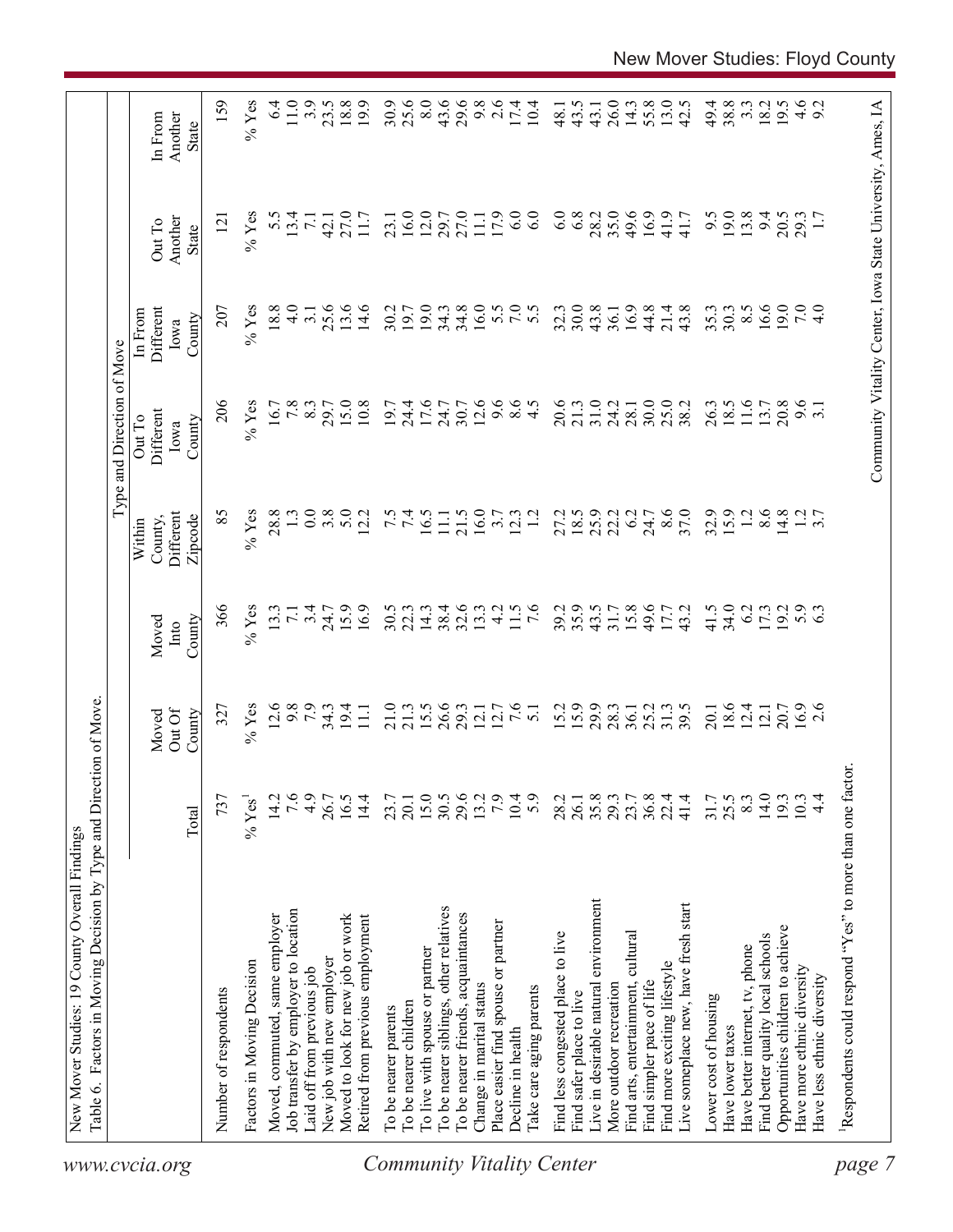| page 8                           | Table 7. Lived in Area Previously, Sources of Information, Ease of Finding Housing, and Household Income by Type and Direction of Move |                  |                           |                         |                                           | Type and Direction of Move                                 |                                        |                                   |                             |
|----------------------------------|----------------------------------------------------------------------------------------------------------------------------------------|------------------|---------------------------|-------------------------|-------------------------------------------|------------------------------------------------------------|----------------------------------------|-----------------------------------|-----------------------------|
|                                  |                                                                                                                                        | Total            | Out Of<br>County<br>Moved | County<br>Moved<br>Into | Different<br>Zipcode<br>County,<br>Within | Different<br>Out To<br>County<br>Iowa                      | Different<br>In From<br>County<br>Iowa | Another<br>Out To<br><b>State</b> | Another<br>In From<br>State |
|                                  | Number of respondents                                                                                                                  | 737              | 327                       | 366                     | 85                                        | 206                                                        | 207                                    | $\overline{2}$                    | 159                         |
|                                  | Previously had lived:                                                                                                                  | $%$ Yes          | $%$ Yes                   | $%$ Yes                 | $\%$ Yes                                  | $%$ Yes                                                    | $\%$ Yes                               | $\%$ Yes                          | $\%$ Yes                    |
|                                  | In current state                                                                                                                       | 77.2             | 73.9                      | 77.6                    | 97.5                                      | 95.5                                                       | 96.9                                   | 36.8                              | 53.5                        |
|                                  | In current county                                                                                                                      | 38.6             | 28.3                      | 34.3                    | 100.0                                     | 33.9                                                       | 36.5                                   | 31.5                              | 33.9                        |
|                                  | In or near current city/town                                                                                                           | 34.2             | 28.5                      | 32.3                    | 69.9                                      | 34.0                                                       | 35.6                                   | 18.7                              | 27.9                        |
|                                  | Used source of information for move                                                                                                    | $% \text{Yes}^1$ | $%$ Yes                   | $%$ Yes                 | $%$ Yes                                   | $%$ Yes                                                    | $%$ Yes                                | $%$ Yes                           | $%$ Yes                     |
|                                  | Internet                                                                                                                               | 31.2             | 35.2                      | 30.3                    | 14.1                                      | 26.7                                                       | 24.6                                   | 49.6                              | 37.7                        |
|                                  | TV, magazines, newspapers                                                                                                              | 22.3             | 24.8                      | 20.5                    | 20.0                                      | 22.8                                                       | 22.7                                   | 28.1                              | 17.6                        |
|                                  | Current community resident                                                                                                             | 22.0             | 21.4                      | 23.0                    | 18.8                                      | 19.4                                                       | 20.8                                   | 24.8                              | 25.8                        |
|                                  | Employer or co-workers                                                                                                                 | 23.6             | 26.3                      | 23.5                    | 16.5                                      | 25.2                                                       | 24.2                                   | 28.1                              | 22.6                        |
|                                  | Friends and acquaintances                                                                                                              |                  | 39.4                      | 35.0                    | 34.1                                      | 36.4                                                       | 38.6                                   | 44.6                              | 30.2                        |
|                                  | Family                                                                                                                                 | 41.2             | 37.0                      | 44.0                    | 42.4                                      | 37.4                                                       | 41.5                                   | 36.4                              | 47.2                        |
|                                  | Travel or vacation to new location                                                                                                     | 14.2             | 15.6                      | 15.8                    | $\overline{c}$                            | 10.2                                                       | 12.6                                   | 24.8                              | 20.1                        |
|                                  | Attended school or college there                                                                                                       | 6.9              | 7.0                       | 63                      | $\overline{7.1}$                          | $7\cdot$                                                   | 3.9                                    | $\frac{8}{3}$                     | 9.4                         |
| <b>Community Vitality Center</b> | Ease of finding housing at new location                                                                                                | $\%$             | $\%$                      | $\%$                    | $\%$                                      | $\%$                                                       | $\%$                                   | ℅                                 | $\%$                        |
|                                  | Very difficult (1)                                                                                                                     | 8.8              | 5.9                       | 2.2                     | 9.4                                       | 7.8                                                        | 9.3                                    | 2.5                               | 16.0                        |
|                                  | Somewhat difficult (2)                                                                                                                 | 20.6             | 24.2                      | 18.1                    | 18.8                                      | 23.0                                                       | 18.6                                   | 26.3                              | 17.3                        |
|                                  | Neither difficult or easy (3)                                                                                                          | 16.5             | 15.2                      | 15.3                    | 21.2                                      | 14.7                                                       | 17.2                                   | 16.1                              | 12.8                        |
|                                  | Somewhat easy (4)<br>Very easy $(5)$                                                                                                   | 22.4<br>31.6     | 22.7<br>32.0              | 31.4<br>23.1            | 20.0<br>30.6                              | 30.9<br>23.5                                               | 31.4<br>23.5                           | 33.9<br>21.2                      | 31.4<br>22.4                |
|                                  | $-5$<br>Average rating finding housing (1                                                                                              | 3.47             | 3.51                      | 3.43                    | 3.44                                      | 3.47                                                       | 3.49                                   | 3.58                              | 3.36                        |
|                                  | Household income for 2004                                                                                                              | $\%$             | $\%$                      | $\%$                    | $\%$                                      | $\%$                                                       | $\%$                                   | $\%$                              | $\%$                        |
|                                  | Less than $$20,000$ (1)                                                                                                                | 17.3             | 16.0                      | 18.8                    | 19.0                                      | $18.0\,$                                                   | 18.4                                   | 12.6                              | 19.4                        |
|                                  | $$20,000 - $34,999$ (2)                                                                                                                | 23.0             |                           | 23.3                    | 26.6                                      | 25.0                                                       | 24.3                                   | 16.0                              | 21.9                        |
|                                  | $$35,000 - $49,999(3)$                                                                                                                 | $18.2$<br>$18.5$ | 21.6<br>18.2              | 17.7                    | 22.8                                      | 18.0                                                       | 20.4                                   | 18.5                              | 14.2                        |
|                                  | $$50,000 - $69,999 (4)$                                                                                                                |                  | 18.2                      | 19.1                    | 15.2                                      | 18.0                                                       | 21.4                                   | 18.5                              | 16.1                        |
|                                  | $$70,000 - $99,999(5)$                                                                                                                 | 12.4             | 13.8                      | 11.9                    | 8.9                                       | 12.5                                                       | 12.6                                   | 16.0                              | 11.0                        |
|                                  | $$100,000 - $149,999(6)$                                                                                                               | 7.7              | 8.5                       | 72                      | 3.8                                       | 6.5                                                        | $\frac{1.5}{2}$                        | 11.8                              | 14.8                        |
|                                  | \$150,000 or more (7)                                                                                                                  | 2.9              | $3.\overline{8}$          | $\ddot{1}$ .            | $3.\overline{8}$                          | 2.0                                                        |                                        | 6.7                               | 2.6                         |
|                                  | Average income category $(1 - 7)$                                                                                                      | 3.20             | 3.33                      | 3.11                    | 2.95                                      | 3.10                                                       | 2.96                                   | 3.71                              | 3.32                        |
| www.cvcia.org                    | Respondents could respond "Yes" to more than one factor.                                                                               |                  |                           |                         |                                           |                                                            |                                        |                                   |                             |
|                                  |                                                                                                                                        |                  |                           |                         |                                           | Community Vitality Center, Iowa State University, Ames, IA |                                        |                                   |                             |
|                                  |                                                                                                                                        |                  |                           |                         |                                           |                                                            |                                        |                                   |                             |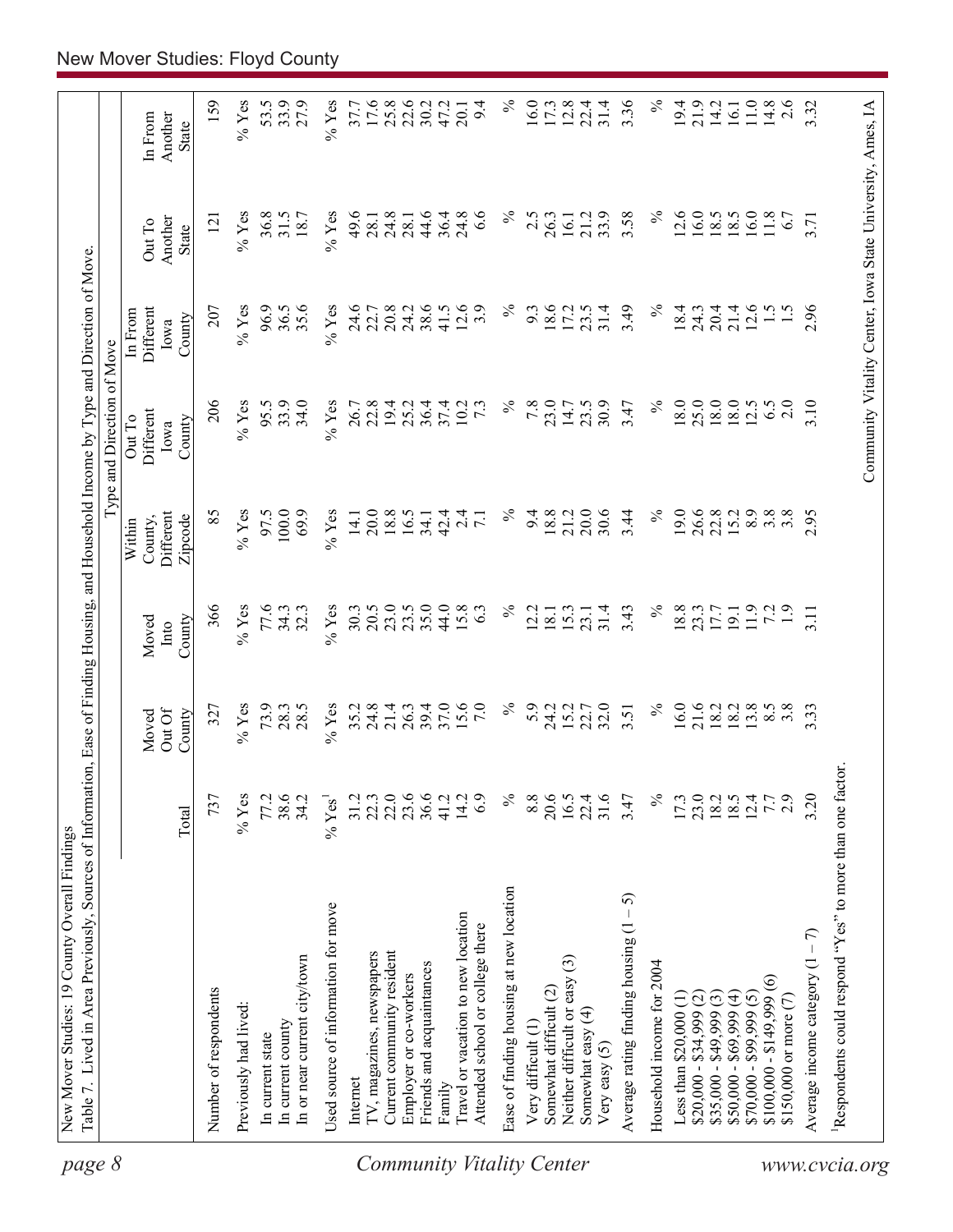| $\%$<br>$\%$<br>11.0<br>41.9<br>737<br>11.8<br>3.13<br>11.2<br>14.7<br>12.7<br>23.1<br>12.1<br>Total<br>Current location income compared with<br>ဂ<br>Neither dissatisfied or satisfied (3)<br>Satisfaction with previous location<br>Significantly higher income (5)<br>Significantly lower income (1)<br>Average comparison income (1<br>Somewhat higher income (4)<br>Somewhat lower income (2)<br>Somewhat dissatisfied (2)<br>previous location income<br>About same income (3)<br>Number of respondents<br>Very dissatisfied (1) | 6.9<br>15.0<br>$\%$<br>$10.7\,$<br>38.2<br>29.2<br>327<br>Out Of<br>County<br>Moved | Moved<br>Into | Within                          | Type and Direction of Move                                 | In From                     |                            |                             |
|----------------------------------------------------------------------------------------------------------------------------------------------------------------------------------------------------------------------------------------------------------------------------------------------------------------------------------------------------------------------------------------------------------------------------------------------------------------------------------------------------------------------------------------|-------------------------------------------------------------------------------------|---------------|---------------------------------|------------------------------------------------------------|-----------------------------|----------------------------|-----------------------------|
|                                                                                                                                                                                                                                                                                                                                                                                                                                                                                                                                        |                                                                                     | County        | Different<br>County,<br>Zipcode | Different<br>Out To<br>County<br>Iowa                      | Different<br>County<br>Iowa | Another<br>Out To<br>State | Another<br>In From<br>State |
|                                                                                                                                                                                                                                                                                                                                                                                                                                                                                                                                        |                                                                                     | 366           | 85                              | 206                                                        | 207                         | $\overline{2}$             | 159                         |
|                                                                                                                                                                                                                                                                                                                                                                                                                                                                                                                                        |                                                                                     | $\%$          | $\%$                            | $\%$                                                       | $\%$                        | $\%$                       | $\%$                        |
|                                                                                                                                                                                                                                                                                                                                                                                                                                                                                                                                        |                                                                                     |               |                                 |                                                            |                             |                            |                             |
|                                                                                                                                                                                                                                                                                                                                                                                                                                                                                                                                        |                                                                                     | 16.1          | $3.5$<br>7.5                    | 7.0                                                        | 11.8                        | 6.8                        | 21.8                        |
|                                                                                                                                                                                                                                                                                                                                                                                                                                                                                                                                        |                                                                                     | 13.3          |                                 | 11.9                                                       | 9.8                         | 8.5                        | 17.9                        |
|                                                                                                                                                                                                                                                                                                                                                                                                                                                                                                                                        |                                                                                     | 41.7          | 63.8                            | 46.8                                                       | 46.6                        | 23.7                       | 35.3                        |
|                                                                                                                                                                                                                                                                                                                                                                                                                                                                                                                                        |                                                                                     | 192           | 17.5                            | 26.9                                                       | 20.1                        | 33.1                       | 17.9                        |
|                                                                                                                                                                                                                                                                                                                                                                                                                                                                                                                                        |                                                                                     | 6.7           | 7.5                             | 7.5                                                        | 11.8                        | 28.0                       | $\overline{7}$ .            |
|                                                                                                                                                                                                                                                                                                                                                                                                                                                                                                                                        | 3.35                                                                                | 2.93          | 3.18                            | 3.16                                                       | 3.10                        | 3.67                       | 2.71                        |
|                                                                                                                                                                                                                                                                                                                                                                                                                                                                                                                                        | $\%$                                                                                | $\%$          | $\%$                            | $\%$                                                       | $\%$                        | $\%$                       | $\%$                        |
|                                                                                                                                                                                                                                                                                                                                                                                                                                                                                                                                        | 11.4                                                                                | 11.5          | 9.4                             | 12.7                                                       | 12.1                        | 9.2                        | 10.7                        |
|                                                                                                                                                                                                                                                                                                                                                                                                                                                                                                                                        | 14.8                                                                                | 15.9          | 11.8                            | 16.1                                                       | 16.0                        | 12.5                       | 15.7                        |
|                                                                                                                                                                                                                                                                                                                                                                                                                                                                                                                                        | 16.9                                                                                | 9.0           | 15.3                            | 17.6                                                       | 11.7                        | 15.8                       | 5.7                         |
| 29.0<br>Somewhat satisfied (4)                                                                                                                                                                                                                                                                                                                                                                                                                                                                                                         | 26.5                                                                                | 29.0          | 29.4                            | 27.3                                                       | 26.2                        | 25.0                       | 32.7                        |
| 32.5<br>Very satisfied (5)                                                                                                                                                                                                                                                                                                                                                                                                                                                                                                             | 30.5                                                                                | 34.5          | 34.1                            | 26.3                                                       | 34.0                        | 37.5                       | 35.2                        |
| 3.57<br>Average satisfaction previous $(1 - 5)$                                                                                                                                                                                                                                                                                                                                                                                                                                                                                        | 3.50                                                                                | 3.59          | 3.67                            | 3.38                                                       | 3.54                        | 3.69                       | 3.66                        |
| $\%$<br>Satisfaction with current location                                                                                                                                                                                                                                                                                                                                                                                                                                                                                             | $\%$                                                                                | $\%$          | $\%$                            | $\%$                                                       | $\%$                        | $\%$                       | $\%$                        |
| 7.6<br>Very dissatisfied (1                                                                                                                                                                                                                                                                                                                                                                                                                                                                                                            | 8.7                                                                                 | 7.8           | 4.7                             | 9.3                                                        | 6.9                         | 7.7                        | 9.0                         |
| 8.1<br>Somewhat dissatisfied (2)                                                                                                                                                                                                                                                                                                                                                                                                                                                                                                       |                                                                                     | 9.5           | 5.9                             | 9.8                                                        |                             | 4.3                        | 12.2                        |
| 6.6<br>Neither dissatisfied or satisfied (3)                                                                                                                                                                                                                                                                                                                                                                                                                                                                                           | $7.8$<br>5.9                                                                        | 8.4           | 3.5                             | 7.3                                                        | 7.9                         | 3.4                        | 10.3                        |
| 29.4<br>Somewhat satisfied (4)                                                                                                                                                                                                                                                                                                                                                                                                                                                                                                         | 27.6                                                                                | 29.5          | 28.2                            | 24.9                                                       | 27.1                        | 32.5                       | 32.7                        |
| 48.3<br>Very satisfied (5)                                                                                                                                                                                                                                                                                                                                                                                                                                                                                                             | 50.0                                                                                | 44.8          | 57.6                            | 48.8                                                       | 51.7                        | 52.1                       |                             |
| 4.03<br>Average satisfaction current $(1 - 5)$                                                                                                                                                                                                                                                                                                                                                                                                                                                                                         | 4.03                                                                                | 3.94          | 4.28                            | 3.94                                                       | 4.09                        | 4.17                       | 3.74                        |
| $\%$<br>Would do move over again                                                                                                                                                                                                                                                                                                                                                                                                                                                                                                       | $\%$                                                                                | $\%$          | $\%$                            | $\%$                                                       | $\%$                        | $\%$                       | $\%$                        |
| 3.2<br>Definitely not (1)                                                                                                                                                                                                                                                                                                                                                                                                                                                                                                              | 3.1                                                                                 | 3.6           | 1.2                             | 2.0                                                        | 2.9                         | 5.1                        | $4\cdot$                    |
| $\overline{5}$ .<br>Probably not (2)                                                                                                                                                                                                                                                                                                                                                                                                                                                                                                   | $4.\overline{3}$<br>8.7                                                             | 4.7           | 9.4                             | 4.9                                                        | $\frac{4}{9}$               | 3.4                        | $\frac{4}{4}$               |
| 6.7<br>Undecided (3)                                                                                                                                                                                                                                                                                                                                                                                                                                                                                                                   |                                                                                     | 10.4          | $\overline{71}$                 | 8.3                                                        | 6.8                         | 9.3                        | 15.2                        |
| 33.2<br>Probably yes (4)                                                                                                                                                                                                                                                                                                                                                                                                                                                                                                               | 35.1                                                                                | 33.0          | 29.4<br>52.9                    | 38.2                                                       | 35.4                        | 29.7                       | 29.7                        |
| 48.9<br>Definitely yes (5)                                                                                                                                                                                                                                                                                                                                                                                                                                                                                                             | 48.8                                                                                | 48.4          |                                 | 46.6                                                       | 50.0                        | 52.5                       | 46.2                        |
| 4.20<br>Average rating do move over $(1 - 5)$                                                                                                                                                                                                                                                                                                                                                                                                                                                                                          | 4.22                                                                                | 4.18          | 4.24                            | 4.23                                                       | 4.25                        | 4.21                       | 4.09                        |
|                                                                                                                                                                                                                                                                                                                                                                                                                                                                                                                                        |                                                                                     |               |                                 | Community Vitality Center, Iowa State University, Ames, IA |                             |                            |                             |